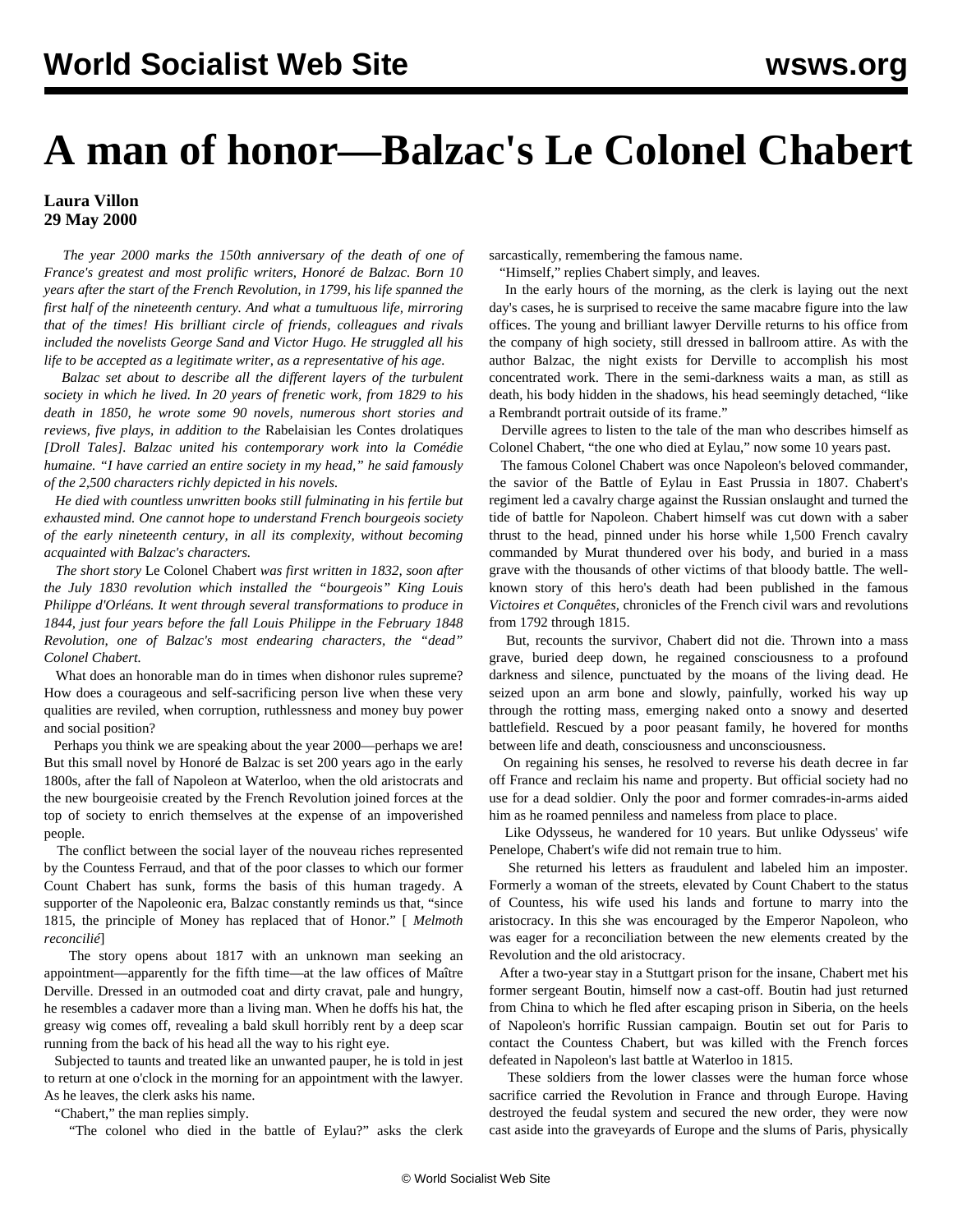mutilated and unwanted, progenitors of the future Jean Val Jean of *Les Misérables*.

 "...[We] rolled over the globe as stones are carried by the storms of the Ocean from one shore to the other. Between us two, we saw Egypt, Syria, Spain, Russia, Holland, Germany, Italy, Dalmatia, England, China, Tartary and Siberia; the only places we had not been were India and America !" says Chabert to Derville. "What do you want ! Our sun has set ; we are all in the Cold now."

 Derville is the first official in post-Napoleonic society who has dared to recognize the Colonel. Chabert is overcome by his expression of sympathy; it is like emerging out of the grave once again!

 "I was buried under the dead; but now I am buried under the living, under certificates and deeds, under the whole of society, which wants me to return back under the earth!"

 In one of the most moving scenes of the book, the lawyer Derville ventures into the slums of Saint Marceau, the poorest section at the outskirts of Paris. Taking his coach through the filthy rutted lanes, he arrives at a broken-down building, made entirely of second-hand materials and poorly built, where Chabert is lodged with the cows, goats, rabbits and impoverished family of a former regimental soldier turned milkman, Vergniaud. There the Colonel lives in a single room with a dirt floor and a straw bed. A pipe and a copy of *Les Bulletins de la Grande Armée* are his only furnishings.

 Derville is shocked. How could Chabert—the man who determined the outcome of the Battle of Eylau—live like this? Vergniaud is a "vieux *égyptien*", Chabert explains, a veteran of Napoleon's Egyptian campaigns. "Not only are those who came back all a bit like brothers, but Vergniaud was then in my regiment, we shared water in the desert."

 "I have done wrong to no man," Chabert says. "I have never rejected anyone, and I sleep soundly."

 As Derville leaves, Vergniaud begs him for a small loan to buy clothes and furnishings for the Colonel. "I would sell myself rather than see him [go without cigars]!" exclaims Vergniaud. Not long after, we learn that Vergniaud has gone broke, lost his home, and hired himself out as a poor cab driver.

 Some years later, Victor Hugo wrote about the slums of the Marché-aux-Chevaux in *Les Misérables*. He drew on the same source as Balzac, *Le Tableau de Paris*, a social critique published by Louis Sébastien Mercier between 1781 and 1788, just before the outbreak of the Revolution.

 "In this quarter live the poorest, the most unruly, the most undisciplined population of Paris," Sébastien wrote. There is more money in one single house in the Faubourg Saint-Honoré than in all of the Faubourg Saint-Marcel ... put together."

 Foreshadowing the events of the coming French Revolution, Sébastien wrote, "The people in this faubourg are meaner, more volatile, more quarrelsome and more ready to mutiny than in any of the other quarters [of Paris]. The police are reluctant to push this populace too hard; they humor them, because they are capable of carrying out the greatest excesses."

 Taking his leave, Derville drives to the fashionable and aristocratic Faubourg Saint-Germain, where the Count and Countess Ferraud have built a luxurious house with Chabert's fortune.

 These social forces are the polar opposite of those he has just left. Here Balzac in his careful observations could be describing our modern-day extremes of wealth. Who has not been shocked when driving a short distance from the slums of the inner cities to the world of the wealthy suburbs?

 Rich after her husband's death, favored by Napoleon who granted her a handsome pension, the countess made out so well that she soon had an income of 40,000 pounds a year. Following Napoleon's defeat in 1815, her new husband was embraced by the victorious aristocracy, while she gloried in her acceptance into high society. "All her vanities as well as her passions were gratified by this marriage. She was going to become *a woman of standing*."

 Under the new laws her second husband was given back incomeproducing lands confiscated by the Revolution. His all-consuming ambition now became to obtain the highest position in the land, a peerage.

 To help him climb the ladder, the Count Ferraud engages a corrupt secretary named Delbecq, a former lawyer versed in criminal activities. The Countess keeps a close watch on her husband's secretary. So unscrupulous is this crook at exploiting the movement of the Stock Market and the soaring property values in Paris during the Restoration, that within three years he triples the Countess' fortune. Delbecq's price is to be awarded an official position in a provincial town, which will enable him to marry a rich heiress and thereby assure his own fortune and political career.

 But now, in the midst of her triumph, a moral cancer assails the Countess. All her wealth cannot hide the fact that she has no social standing; her low birth stands between her husband and the peerage. In a veiled threat, the Count Ferraud speaks of the divorce of Talleyrand from his mistress, to whom that famous government minister was married in 1802 on Napoleon's orders. What woman could pardon such an expression of regret, which contains the seeds of her repudiation?

 And if it were to become known that the Countess's first husband was still alive! She must defeat him at all costs! There are many such society women in Paris, Balzac explains, who bury their dark and monstrous secrets deep within their hearts and continue on with their seemingly gay life.

 Here we must pause to consider the character of the lawyer Derville. Balzac gives Derville the role of commentator on and arbiter of the new society. Although a part of that society, Derville is yet critical of it, and able to admire the honesty of the old soldier. Although the Countess's lawyer, he still seeks to effect an advantageous settlement for Chabert and even advances him money.

 It is his intimate knowledge of the respective social positions of the Count and Countess Ferraud which allows him to discover in their weaknesses a sure bargaining tool. "Are lawyers not, in a way, statesmen charged with private business?" asks Balzac, reflecting on Derville's role.

 Balzac was trained as a law clerk, destined for a career in law, and his stories abound in both good and bad lawyers. More than just the presence of lawyers as characters, the law is the framework within which the new society can be understood, where human relations are replaced by laws, contracts and inhuman ties, and justice for the poor is criminalization and perpetual imprisonment.

 As the story progresses, the desire for resurrection on the part of the colonel is overcome by the cruel machinations of the Countess. Sensing that the colonel still loves her, she inveigles him to her country home, treats him tenderly, softens his heart with her young children, and uses her secretary Delbecq to trick him into signing papers renouncing forever his name Chabert.

 In the end Chabert revolts and runs off in disgust without signing the false papers, but also without getting a penny of his fortune from his wife.

 He disappears, "like a stone thrown down a pit falls, from ledge to ledge, to land among the tattered filth which mixes in the streets of Paris." Condemned as a vagabond to the perpetual prison for vagrants Saint Denis, some time later Chabert is recognized by Derville.

 "Did you not insist on an income for yourself?" asks Derville in surprise. "I was suddenly struck with a disease," replies Chabert, "the disgust of humanity. When I think that Napoleon is on Sainte-Helene, everything else on earth doesn't matter."

 Twenty years later, passing by the terrible Hôpital de Bicêtre, which houses together the criminally insane, the violent, the indigent and the impoverished elderly in cruel conditions of semi-starvation, Derville again encounters the former Colonel Chabert, who has by now been reduced to a